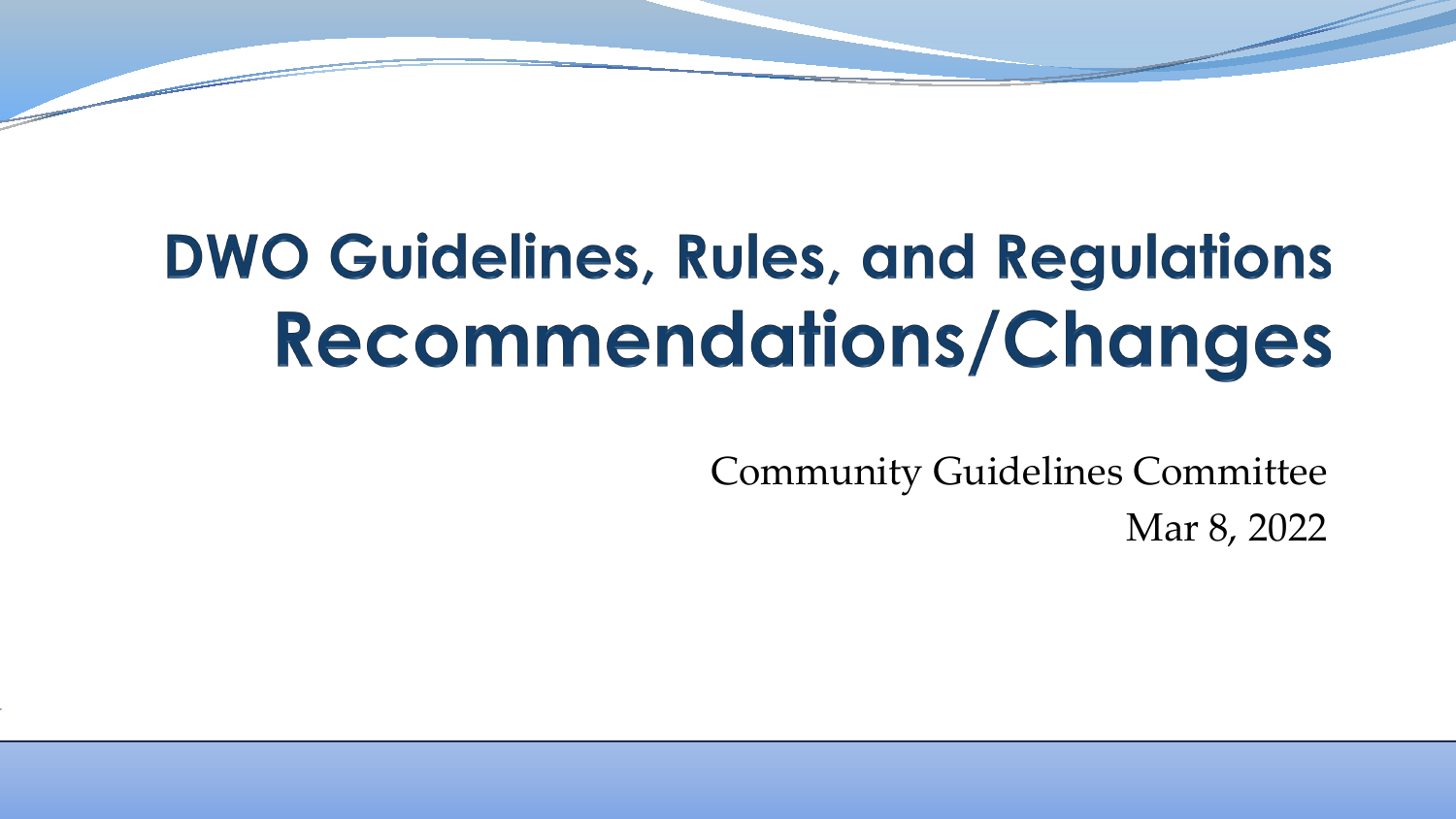## **Outline**

- History of the Guidelines
- Goals
- Process
- Summary of Recommended Changes
- Reference Documents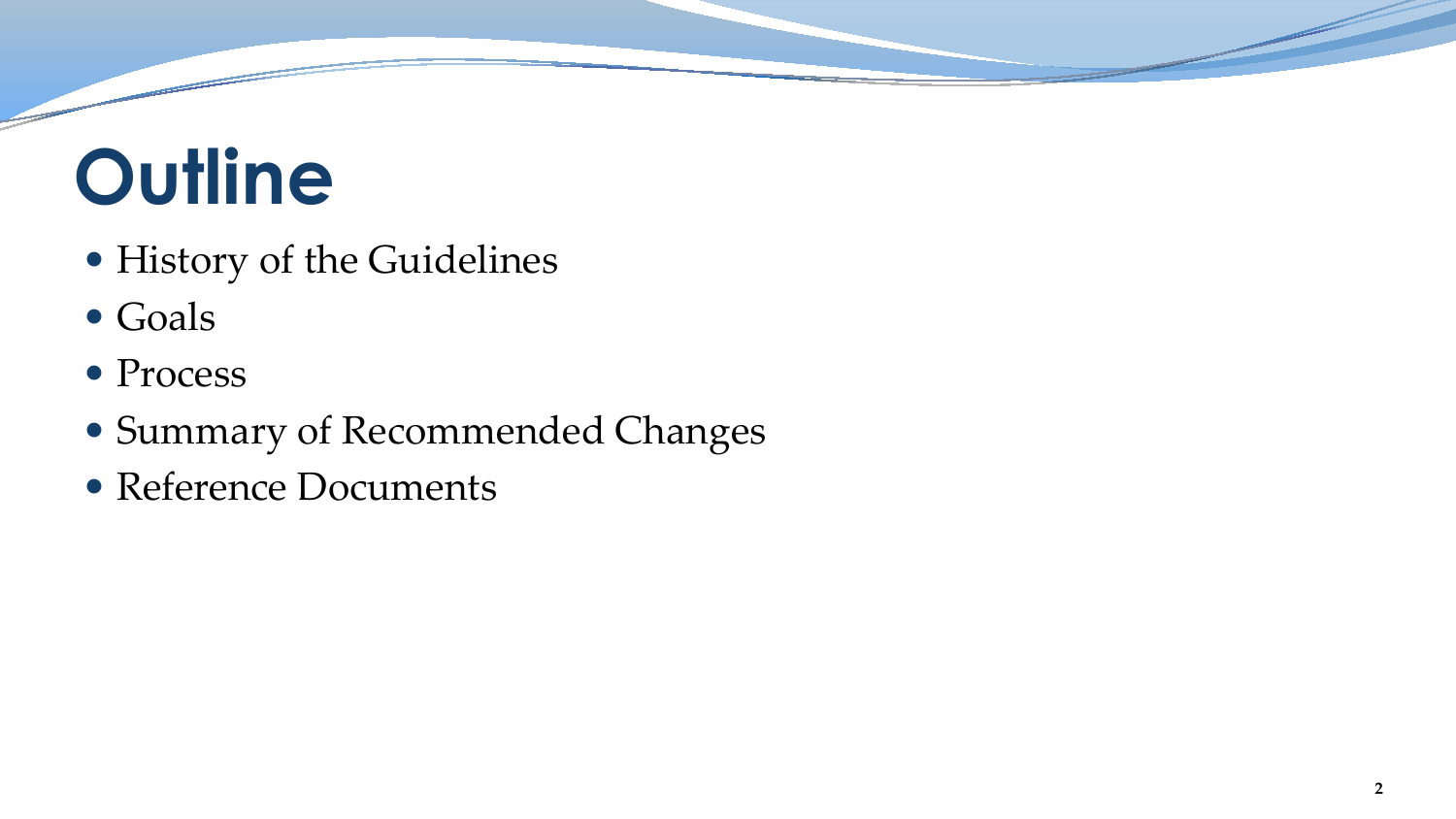## **History**

- Original document October 17, 2011, created by the Declarant (Pulte)
- Update to the document in March 2018 by Declarant board
- Rules Committee was chartered in 2020; initially asked to look at pool rules and hours (no recommendation was made)
- Community Guidelines Committee was chartered in 2021 by the first Resident Board and asked to review the DWO Guidelines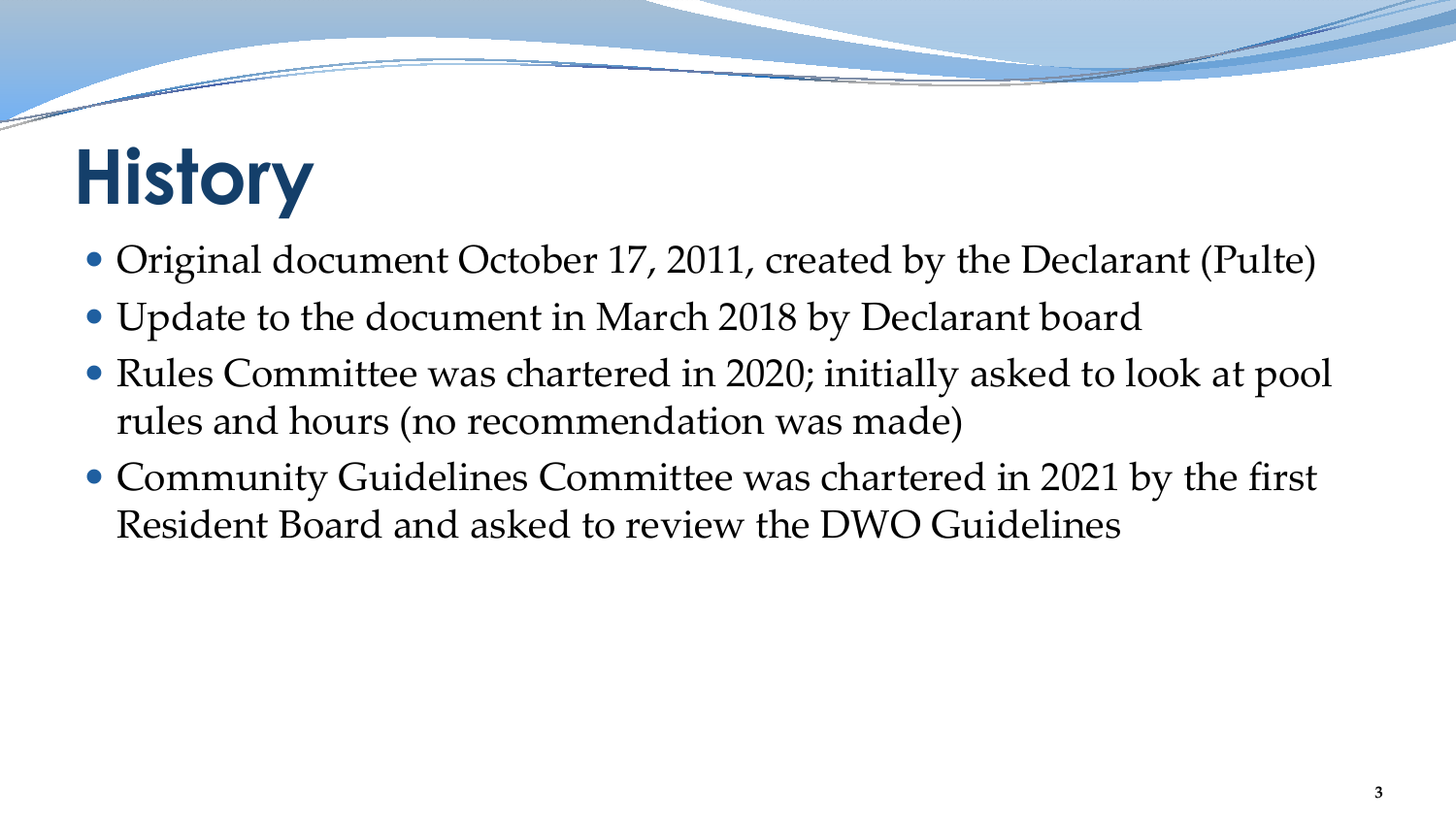## **Goals**

- Remove references to the Declarant
- Consolidate information & remove redundancy
- Use consistent language and terminology (Appendix A Definitions)
- Make recommendations for changes
- Ensure that the proposed recommendation reflect the community's perspective and understanding of resident's rights and responsibilities.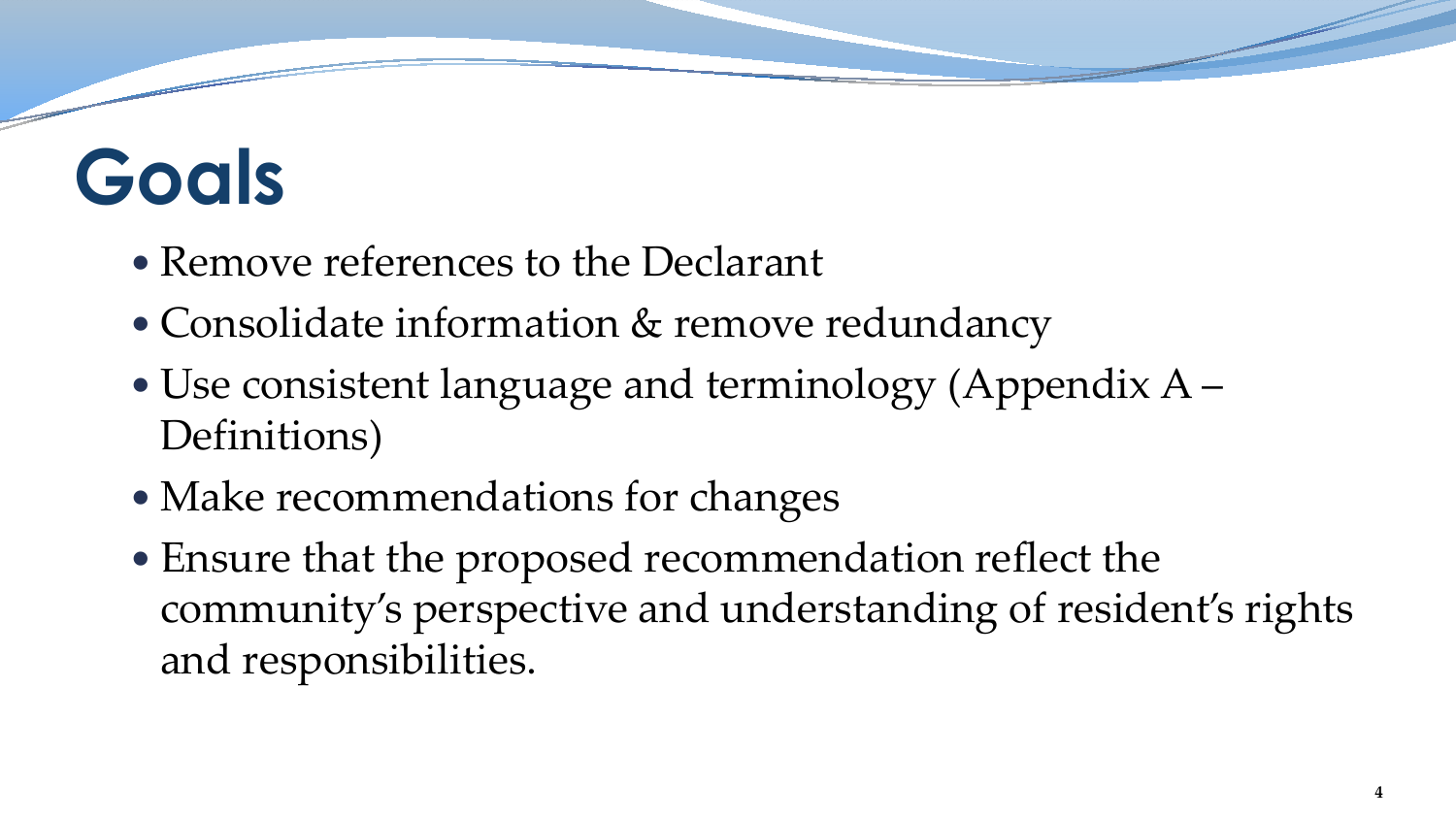#### **Process**

- Review section by section of the document
- Research FL and County laws for compliance and understanding
- Obtain interim feedback from community (pool survey)
- Share document with community for feedback
- Recommendation to the Board for approval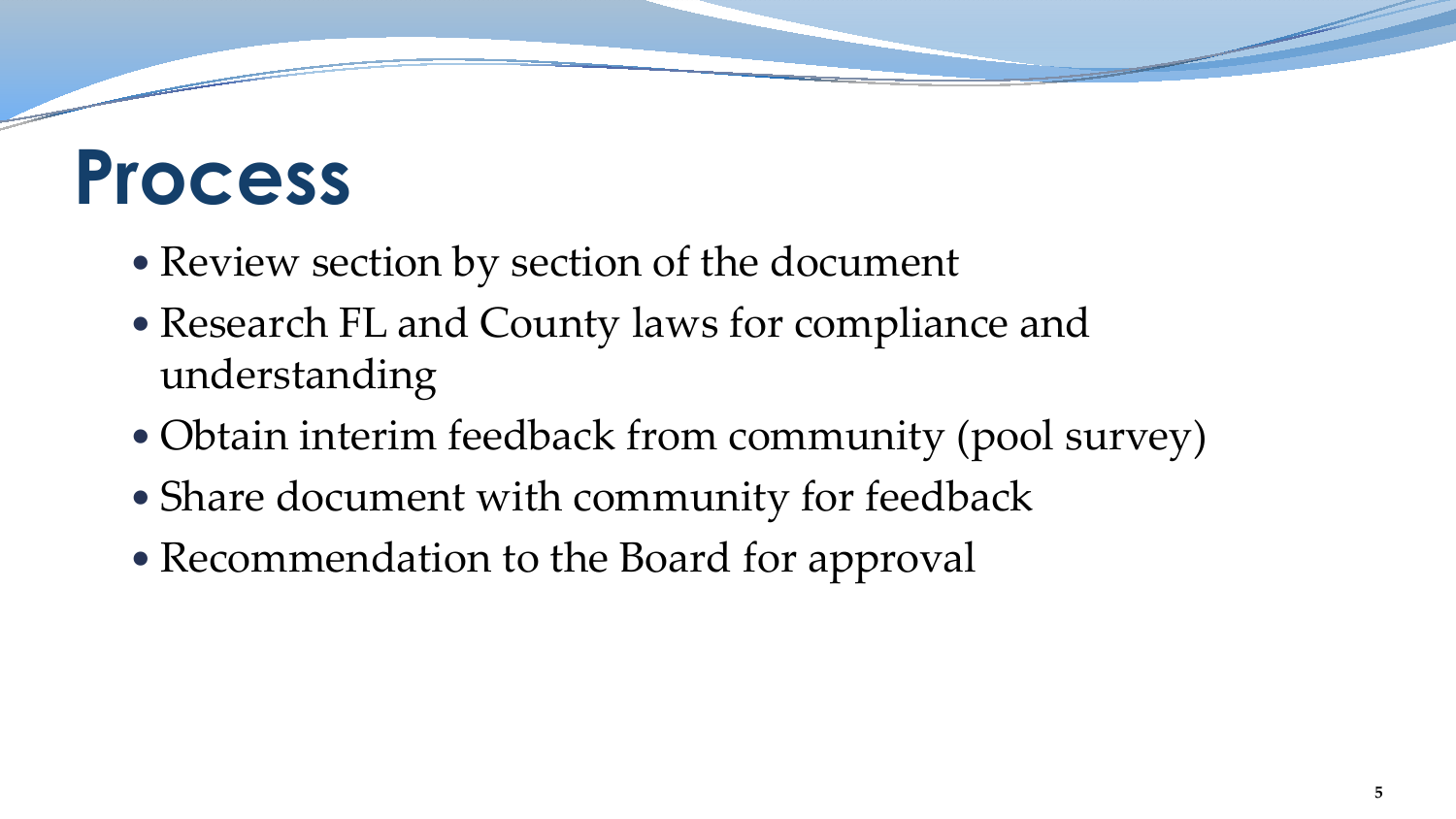## **Major Recommended Changes**

- Added section for General Rules (section 4.0)
- Consolidated information related to Guests (section 5.0)
- Codified rules which are included on signs within the community
- Updated rules regarding golf carts and the golf cart path
- Updated rules regarding the pools/spas and hours
- Modified and/or clarified rules regarding amenity use by guests under 19, with some additional restrictions for guests under 16
- Added rules for amenities which were not previously included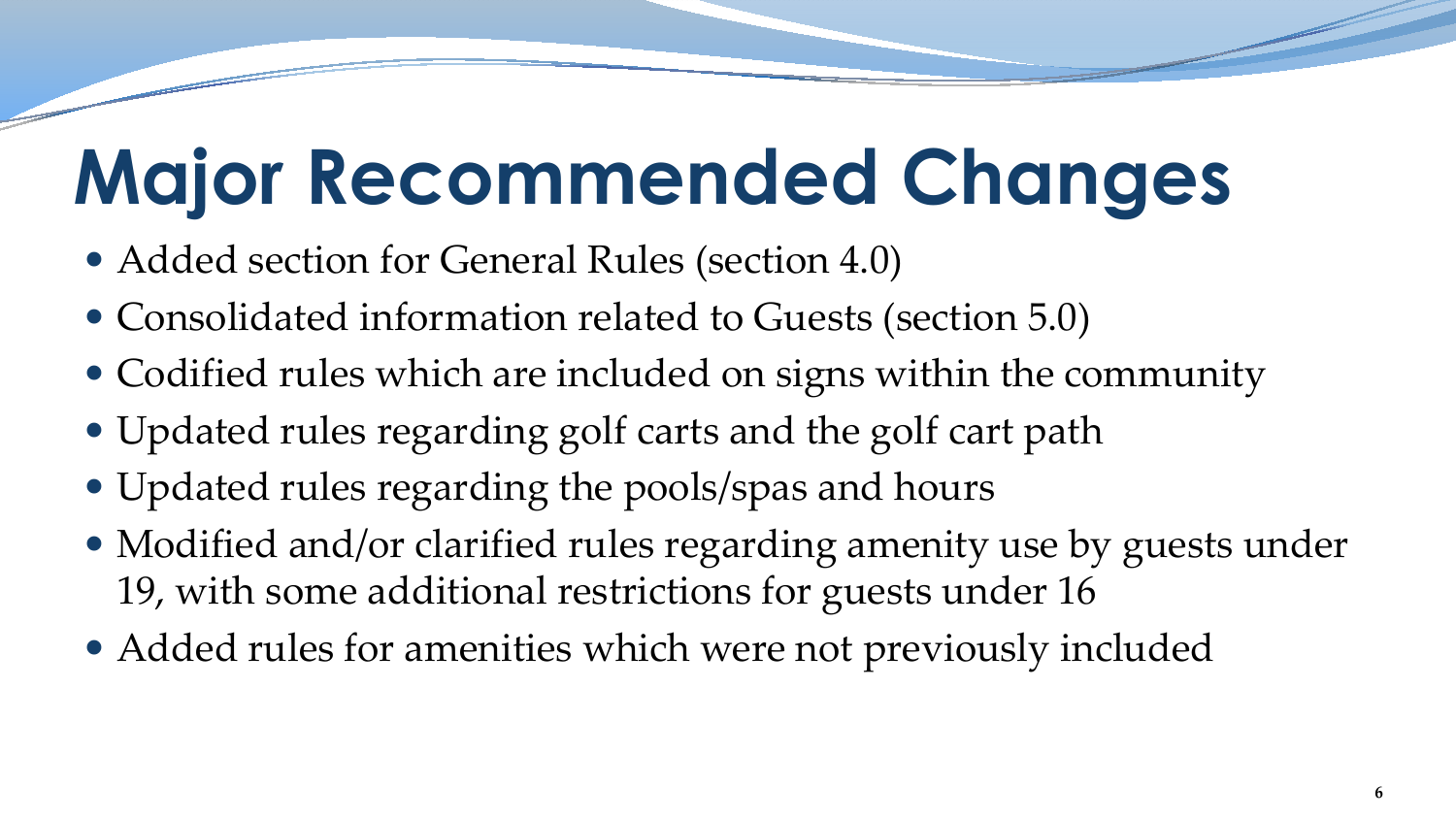#### **Guests**

#### General Rules

- Conduct of guests is responsibility of sponsoring member
- Guests must register at the front desk by providing an ID and signing a Release of Liability form (valid for 1 year)
- Only residents may bring guests
- Guests under 19
	- Must be accompanied by an adult 19 or older inside the clubhouse or utilizing any amenity
	- Further restrictions for pool use hours
- Guests under 16 (additional restrictions)
	- Not allowed in amenities: Gym, Aerobics room, Billiards, Outdoor Spa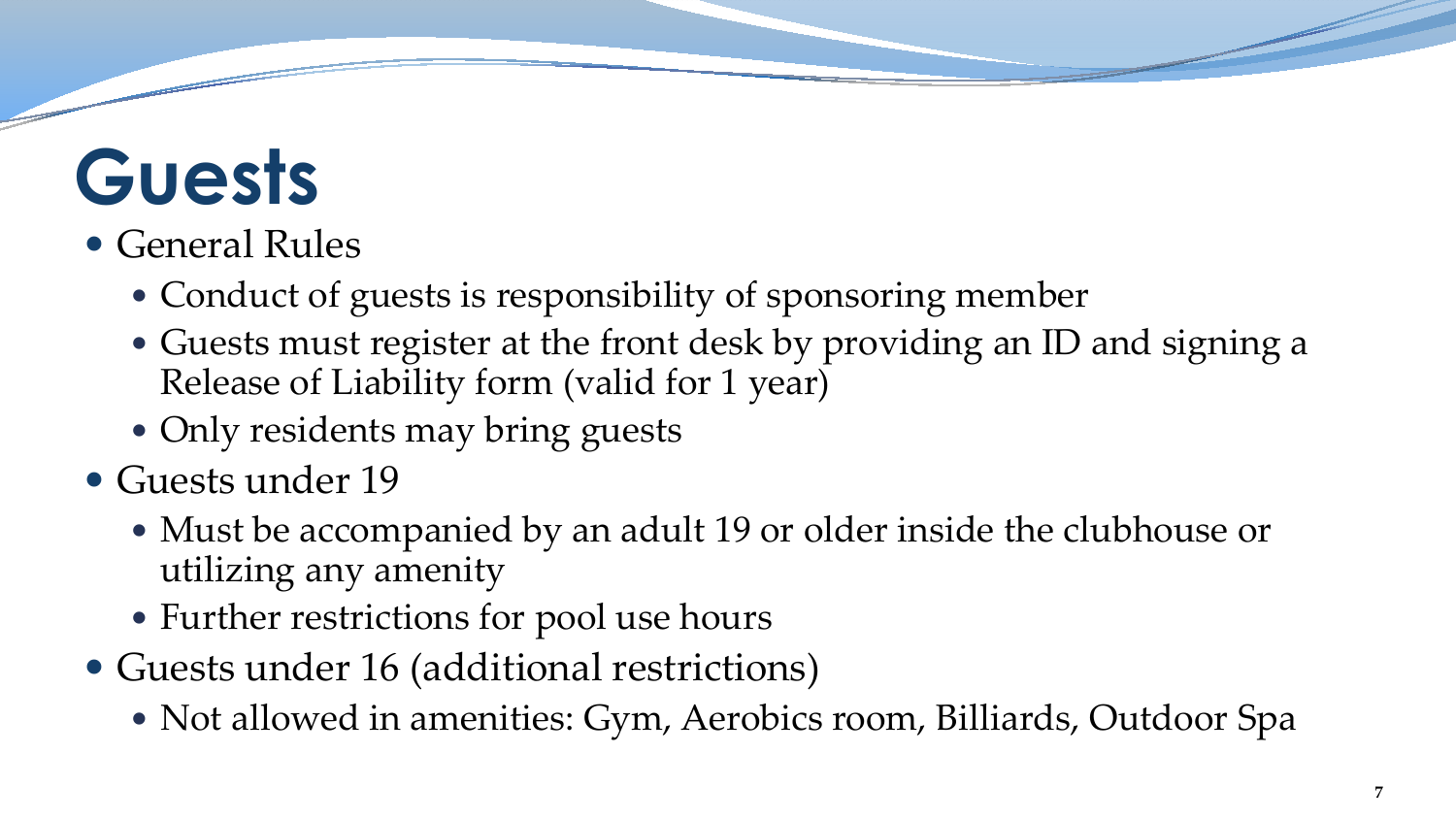# **Major Changes**

- Pets not allowed in playground or conservation areas
- No wet/dripping bathing suits in clubhouse (other than locker room)
- E-cigarettes added to smoking rules
- Updated golf cart rules eligibility of drivers, cannot sit on lap of driver, no pets beside a moving golf cart
- Specific temperatures for pools removed
- Guests under 19 not allowed in indoor spa; Guests under 16 not allowed in outdoor spa
- Prohibition of pet waste in waterways and other resident's trach cans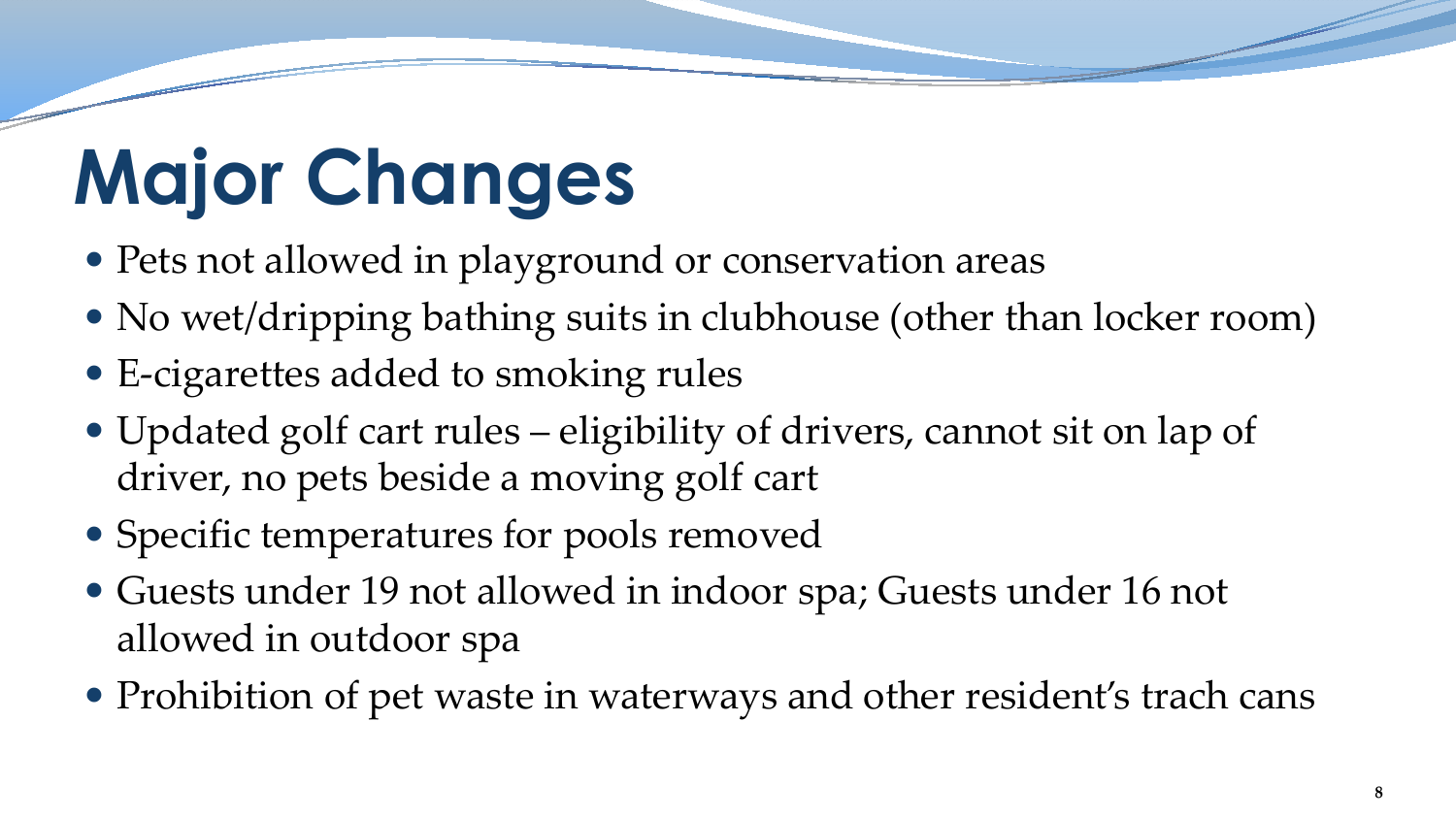## **New Guidelines (not previously addressed)**

- Access to common areas after hours
- Landscaping, Artifacts, Plantings in common areas
- Parking in common areas
- Signs in common areas
- Golf Cart path
- Pool
	- Water volleyball and water aerobic designated hours
	- No pulling or leaning against the water volleyball net
- La Tapenade Tavern rules
- Sports courts general rules for no climbing, pulling, sitting on nets
- Shuffleboard amenity added
- Glossary of terms defined
- Reference to all HOA Policies added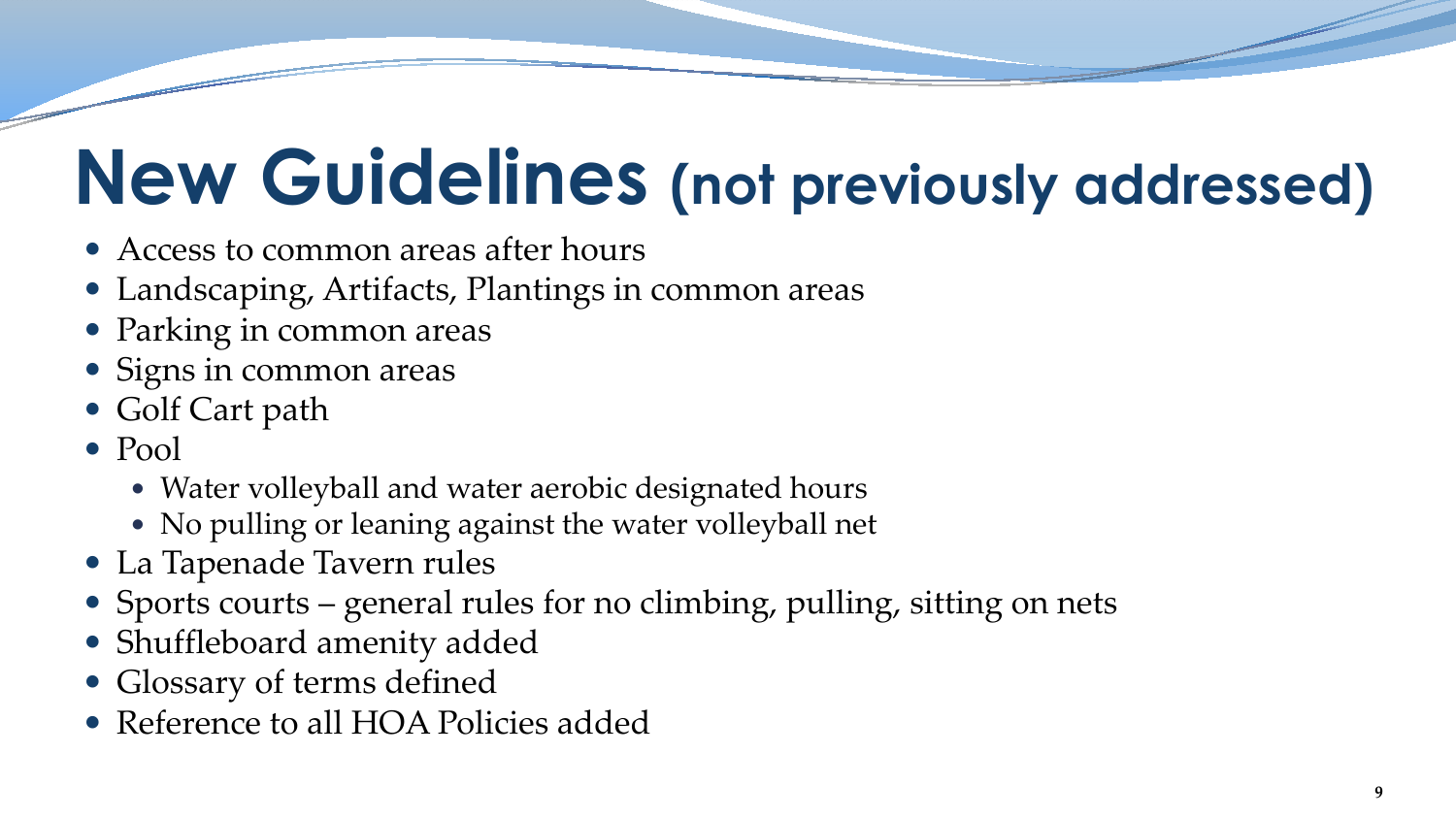## **Pool Rule Changes - RECOMMENDED**

- Clarified nighttime swimming (currently prohibited)
- Guests under 19 require adult supervision (previously under 16)
- Specific temperatures for pools was removed
- Request for individuals to return pool furniture to original position
- Guests under 19 are permitted in the *outdoor pool* during designated hours
- Guests under 16 not permitted in outdoor spa
- Guests under 19 not permitted in indoor pool *(\*\* restriction may be lifted by management based on weather or other conditions)*
- Guests under 19 not permitted in indoor spa